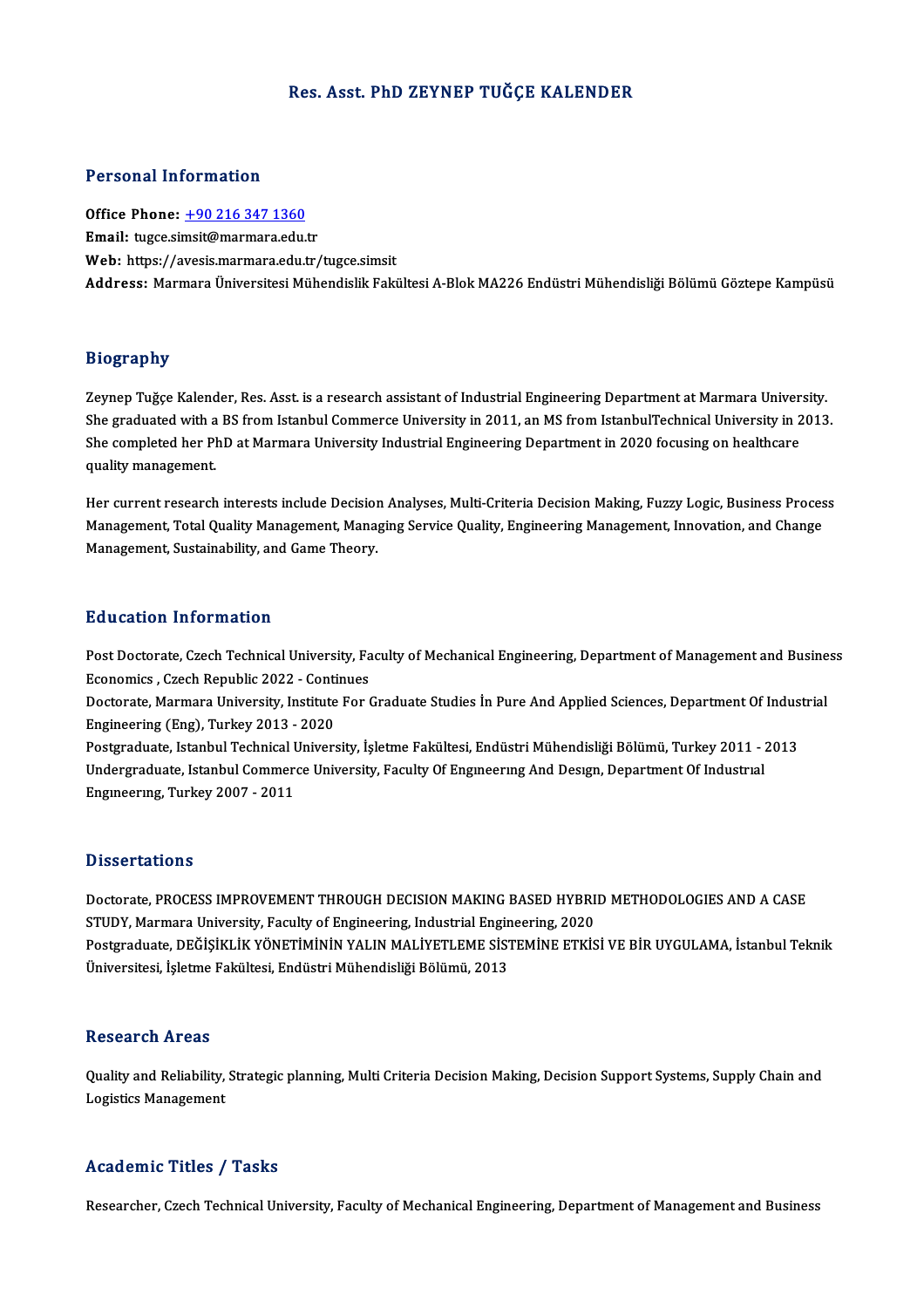#### Courses

Courses<br>Decision Analyses, Undergraduate, 2020 - 2021, 2021 - 2022<br>Came Theory, Undergraduate, 2020, 2021 Sourbes<br>Decision Analyses, Undergraduate, 2020 - 2<br>Game Theory, Undergraduate, 2020 - 2021

# Game Theory, Undergraduate, 2020 - 2021<br>Articles Published in Journals That Entered SCI, SSCI and AHCI Indexes

rticles Published in Journals That Entered SCI, SSCI and AHCI Indexes<br>I. Information system selection for hospitality industry via integrated use of IVIF-DEMATEL and IVIF-<br>TOPSIS Informa<br>TopSIS<br>Kike <sup>H</sup> S Information system selection for hospitality indust<br>TOPSIS<br>Kılıç H. S. , Kalender Z. T. , Yalçın A. S. , Erkal G., Tuzkaya G.<br>Journal Of Intelligent & Eugey Systems vol 42 no 1 np 215

TOPSIS<br>Kılıç H. S. , Kalender Z. T. , Yalçın A. S. , Erkal G., Tuzkaya G.<br>Journal Of Intelligent & Fuzzy Systems, vol.42, no.1, pp.317-335, 2022 (Journal Indexed in SCI Expanded) Kılıç H. S. , Kalender Z. T. , Yalçın A. S. , Erkal G., Tuzkaya G.<br>Journal Of Intelligent & Fuzzy Systems, vol.42, no.1, pp.317-335, 2022 (Journal Indexed in SCI Expanded)<br>II. Prioritization of Medical Errors in Patient Sa

Journal Of Intelligent & Fuz<mark>z</mark><br>Prioritization of Medical<br>Intuitionistic Fuzzy Sets<br>KALENDER 7 T. TOZAN H Intuitionistic Fuzzy Sets<br>KALENDER Z. T., TOZAN H., VAYVAY Ö.

HEALTHCARE, vol.8, no.3, pp.265, 2020 (Journal Indexed in SCI Expanded)

- KALENDER Z. T. , TOZAN H., VAYVAY Ö.<br>HEALTHCARE, vol.8, no.3, pp.265, 2020 (Journal Indexed in SCI Expanded)<br>III. AN INTEGRATED DEMATEL– IF-TOPSIS METHODOLOGY FOR LOGISTICS CENTERS LOCATION<br>SELECTION PROBLEM: AN APRLIC HEALTHCARE, vol.8, no.3, pp.265, 2020 (Journal Indexed in SCI Expanded)<br>AN INTEGRATED DEMATEL – IF-TOPSIS METHODOLOGY FOR LOGISTICS CENTER<br>SELECTION PROBLEM: AN APPLICATION FOR ISTANBUL METROPOLITAN AREA<br>Urank C. Turkays C SELECTION PROBLEM: AN APPLICATION FOR ISTANBUL METROPOLITAN AREA<br>Uyanık C., Tuzkaya G., Şimşit Kalender Z. T. , Oğuztimur S. SELECTION PROBLEM: AN APPLICATION FOR ISTANBUL ME<br>Uyanık C., Tuzkaya G., Şimşit Kalender Z. T. , Oğuztimur S.<br>Transport, vol.1, pp.1-20, 2020 (Journal Indexed in SCI Expanded)<br>Hesitant fuggy linguistie TOBSIS method for th
- IV. Hesitant fuzzy linguistic TOPSIS method for the electric vehicles' charging stations location selection problem and an application for Istanbul Transport, vol.1, pp.1-20, 2020 (Journal Index<br>Hesitant fuzzy linguistic TOPSIS method<br>problem and an application for Istanbul<br>KALENDER 7 T. KULCH S. TUZKAVA G. Da KALENDER Z. T., KILIÇ H. S., TUZKAYA G., Dascioglu B. G. problem and an application for Istanbul<br>KALENDER Z. T. , KILIÇ H. S. , TUZKAYA G., Dascioglu B. G.<br>JOURNAL OF INTELLIGENT & FUZZY SYSTEMS, vol.39, no.5, pp.6391-6406, 2020 (Journal Indexed in SCI)<br>Hospital sorvice quality KALENDER Z. T., KILIÇ H. S., TUZKAYA G., Dascioglu B. G.<br>JOURNAL OF INTELLIGENT & FUZZY SYSTEMS, vol.39, no.5, pp.6391-6406, 2020 (Journal Schwarz of Puzzy Systems, vol.39, no.5, pp.6391-6406, 2020 (Journal Schwarz of Puzz
- JOURNAL OF INTELLIGENT & FUZZY SYSTEMS, vol.39, no.<br>Hospital service quality evaluation with IVIF-PROM<br>TUZKAYA G., SENNAROĞLU B., KALENDER Z. T. , Mutlu M.<br>Sesie Feenemis Planning Sciences, vol.69, 2010 (Journal I Hospital service quality evaluation with IVIF-PROMETHEE and a<br>TUZKAYA G., SENNAROĞLU B., KALENDER Z. T. , Mutlu M.<br>Socio-Economic Planning Sciences, vol.68, 2019 (Journal Indexed in SCI)<br>Solid wasta disposal mathodology so
- TUZKAYA G., SENNAROĞLU B., KALENDER Z. T. , Mutlu M.<br>Socio-Economic Planning Sciences, vol.68, 2019 (Journal Indexed in SCI)<br>VI. Solid waste disposal methodology selection using multi-criteria decision making methods and a Socio-Economic Planning<br>Solid waste disposal n<br>application in Turkey<br>Arikan E. Simeit Kalende ArikanE.,Simsit-Kalender Z.T. ,VAYVAYÖ. JOURNAL OF CLEANER PRODUCTION, vol.142, pp.403-412, 2017 (Journal Indexed in SCI)

#### Articles Published in Other Journals

- I. Literature Reviewof the RD Teams' Leadership to Manage Innovation Parlak F., VAYVAY Ö., KUNTER F., KALENDER Z. T. Review of Integrative Business and Economics, vol.6, pp.327-340, 2017 (Refereed Journals of Other Institutions) II. Today s and Tomorrows Mobile Technologies in Supply Chains
- Review of Integrative Business and Economics, v<br>Today s and Tomorrow s Mobile Technolo<sub>{</sub><br>KURT O., KALEM G., VAYVAY Ö., KALENDER Z. T.<br>The WSEAS Transastions on Business and Econo The WSEAS Transactions on Business and Economics, vol.1, pp.393-407, 2016 (Refereed Journals of Other Institutions) KURT O., KAI<br>The WSEAS 1<br>Institutions)

#### Books&Book Chapters

ooks & Book Chapters<br>I. Digital Transformation Approaches for Aircraft Maintenance Operations<br>Kwans E. Vaway Ö. Kalander 7, T. kə & Book Ghaptoru<br>Digital Transformation Approa<br>Kıvanç E., Vayvay Ö., Kalender Z. T.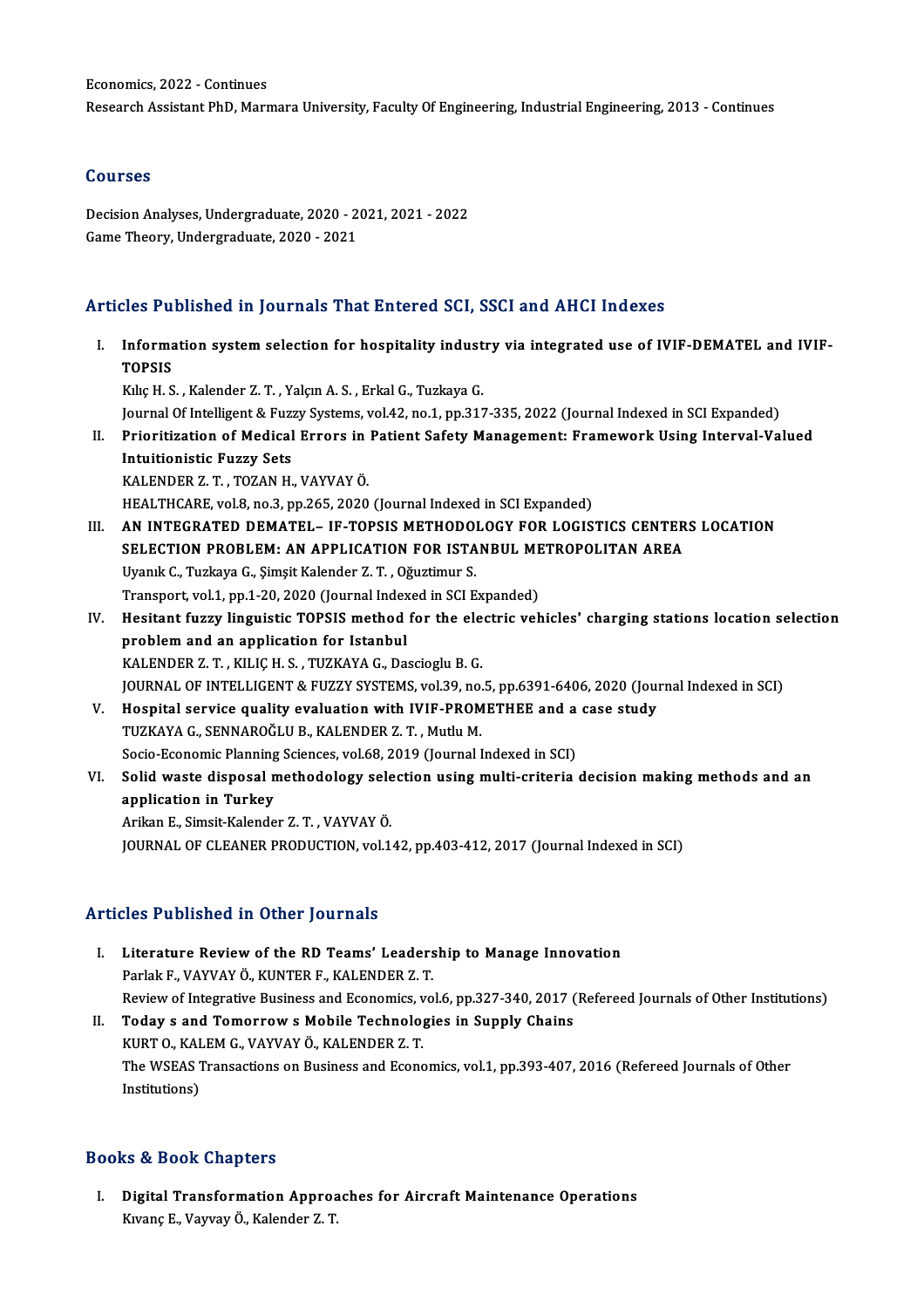in: Managerial Issues in Digital Transformation of Global Modern Corporations, Thangasamy Esakki, Editor, IGI<br>Clobal Pennsylvania nn 145,164,2021 in: Managerial Issues in Digital Transform<br>Global, Pennsylvania, pp.145-164, 2021<br>Inovasyon Vänetimi ve Veni Ünün G in: Managerial Issues in Digital Transformation of C<br>Global, Pennsylvania, pp.145-164, 2021<br>II. Inovasyon Yönetimi ve Yeni Ürün Geliştirme<br>Verrey Ö, Kelender 7, T.

Global, Pennsylvania, pp.<br>**İnovasyon Yönetimi v**<br>Vayvay Ö., Kalender Z. T.<br>in: Geğdee Endüstri Müh Vayvay Ö., Kalender Z. T.<br>in: Çağdaş Endüstri Mühendisliği, Prof.Dr.Ercan Öztemel, Editor, Papatya Yayıncılık, İstanbul, pp.250-260, 2019 Vayvay Ö., Kalender Z. T.<br>In: Çağdaş Endüstri Mühendisliği, Prof.Dr.Ercan Öztemel, Editor, Papatya Yayıncılık, İstanbul, pp.250-260,<br>III. The Role of Universities in Industry 4.0 Era: Entrepreneurship and Innovation Pe

- Yavuztürk H., Kalender Z. T. , Vayvay Ö.<br>in: Technological Developments in Industry 4.0 for Business Applications, Luis Ferreira, Nuno Lopes, Joaquim The Role of Universities in Industry 4.0 Era: Entrepreneurship and Innovation Perspectives<br>Yavuztürk H., Kalender Z. T. , Vayvay Ö.<br>in: Technological Developments in Industry 4.0 for Business Applications, Luis Ferreira, N Yavuztürk H., Kalender Z. T. , Vayvay Ö.<br>in: Technological Developments in Industry 4.0 for Business Applications, Luis Ferreira, Nuno Lopes, Joaquim<br>Silva,Goran D. Putnik, Maria Manuela Cruz-Cunha, Paulo Silva Ávila, Edit in: Teo<br>Silva,C<br>2019<br>Huma Silva, Goran D. Putnik, Maria Manuela Cruz-Cunha, Paulo Silva Ávila, Editor, IGI GI<br>2019<br>IV. Humanitarian Supply Chain Management: Extended Literature Review
- 2019<br>Humanitarian Supply Chain Management:<br>DAŞCIOĞLU B. G. , VAYVAY Ö., KALENDER Z. T.<br>in: Lecture Netes in Management and Industrie DAȘCIOĞLU B. G. , VAYVAY Ö., KALENDER Z. T.<br>in: Lecture Notes in Management and Industrial Engineering: Industrial Engineering in the Big Data Era, Calisir, DAŞCIOĞLU B. G. , VAYVAY Ö., KALENDER Z. T.<br>in: Lecture Notes in Management and Industrial Engineering: Industrial Engineering in<br>Fethi Cevikcan, Emre Camgoz-Akdağ, Hatice, Editor, Springer, Cham, pp.443-459, 2019<br>Leen, Th in: Lecture Notes in Management and Industrial Engineering: Industrial Engineering in the Fethi Cevikcan, Emre Camgoz-Akdağ, Hatice, Editor, Springer, Cham, pp.443-459, 2019<br>V. Lean Thinking via Business Intelligence Techn Fethi Cevikcan, Emre Camgoz-Akdağ, Hatice, Editor, Springer, Cham, pp.4<br>Lean Thinking via Business Intelligence Technologies and Innov<br>FIRAT S. Ü. , AĞLAN C., KALENDER Z. T. , ÜLKÜ İ., BAYRAM G., ERDEM M.<br>in: Handbook of B
- Lean Thinking via Business Intelligence Technologies and Innovation Process<br>FIRAT S. Ü. , AĞLAN C., KALENDER Z. T. , ÜLKÜ İ., BAYRAM G., ERDEM M.<br>in: Handbook of Research on Driving Competitive Advantage through Sustainabl FIRAT S. Ü. , AĞLAN C., KALENDER Z. T. , ÜLKÜ İ., BAYRAM G., ERDEM M.<br>in: Handbook of Research on Driving Competitive Advantage through Sustainable Lean and<br>Latif Al-Hakim, Xiaobu Wu, Andy Koronios, Yongyi Shou, Editor, IG in: Handbook of Research on Driving Competitive Advantage through Sustainable Lean and Disruptive Innovat<br>Latif Al-Hakim, Xiaobu Wu, Andy Koronios, Yongyi Shou, Editor, IGI Global, pp.59-85, 2016<br>VI. Organizational Learnin
- Latif Al-H<br>Organiza<br>Century<br>SiMSiT 7 Organizational Learning to Manag<br>Century<br>ŞİMŞİT Z. T. , GÜNAY N. S. , VAYVAY Ö.<br>in: Organizational Change Managemen
	- ŞİMŞİTZ T, GÜNAY N S, VAYVAY Ö.

Century<br>ŞİMŞİT Z. T. , GÜNAY N. S. , VAYVAY Ö.<br>in: Organizational Change Management Strategies in Modern Business, Göksoy, Aslı, Editor, IGI Global, pp.95-109,<br>2015

### Refereed Congress / Symposium Publications in Proceedings

I. Analysis of Supply Chain Disruption Factors Under the Effect of COVID-19 Pandemic via Neutrosophic Fuzzy DEMATEL

CayvazF.,TuzkayaG.,Kalender Z.T. ,KılıçH.S.

Neutrosophic Fuzzy DEMATEL<br>Cayvaz F., Tuzkaya G., Kalender Z. T. , Kılıç H. S.<br>International Conference on Intelligent and Fuzzy Systems, İstanbul, Turkey, 24 - 26 August 2021, pp.347-354<br>Selection of the Best Seftware Pre Cayvaz F., Tuzkaya G., Kalender Z. T. , Kılıç H. S.<br>International Conference on Intelligent and Fuzzy Systems, İstanbul, Turkey, 24 - 26 August 2021, pp.347-354<br>II. Selection of the Best Software Project Management Model v International Conference on Intelligent and Fuzzy Sy<br>Selection of the Best Software Project Manage<br>Çizmecioğlu N., Kılıç H. S. , Kalender Z. T. , Tuzkaya G.<br>International Conference on Intelligent and Euggy Sy Selection of the Best Software Project Management Model via Interval-Valued Neutrosophic AHP<br>Cizmecioğlu N., Kılıç H. S. , Kalender Z. T. , Tuzkaya G.<br>International Conference on Intelligent and Fuzzy Systems, İstanbul, Tu

Cizmecioğlu N., Kılıç H. S. , Kalender Z. T. , Tuzkaya G.<br>International Conference on Intelligent and Fuzzy Systems, İstanbul, Turkey, 24 - 26 August 2021, pp.388-396<br>III. An Integrated IVIF-DEMATEL and IVIF-TOPSIS Methodo International Conference on Intelligent and Fuzzy Systems, İstanbu<br>An Integrated IVIF-DEMATEL and IVIF-TOPSIS Methodolog<br>ERKAL G., KILIÇ H. S. , KALENDER Z. T. , YALÇIN A. S. , TUZKAYA G.<br>INEUS, International Conference on An Integrated IVIF-DEMATEL and IVIF-TOPSIS Methodology for Hotel Informational Conference on Intelligent and Fuzzy Systems, 21 - 23 July 2020<br>INFUS: International Conference on Intelligent and Fuzzy Systems, 21 - 23 July 2 ERKAL G., KILIÇ H. S., KALENDER Z. T., YALÇIN A. S., TUZKAYA G.<br>INFUS: International Conference on Intelligent and Fuzzy Systems, 21 - 23 July 2020<br>IV. Evaluation of electric vehicles station locations with an extended TOP

probabilistic linguistic termsets Evaluation of electric vehicles station locations wit<br>probabilistic linguistic term sets<br>Dascıoglu B. G. , KALENDER Z. T. , TUZKAYA G., KILIÇ H. S.<br>International Conference on Intelligant and Euggy Systems

International Conference on Intelligent and Fuzzy Systems, INFUS 2019, İstanbul, Turkey, 23 - 25 July 2019, vol.1029, pp.820-828 Dascioglu B. G. , KALE<br>International Confere<br>vol.1029, pp.820-828<br>The imnest of succe International Conference on Intelligent and Fuzzy Systems, INFUS 2019, İstanbul, Turkey, 23 - 25 July 2019,<br>vol.1029, pp.820-828<br>V. The impact of successful management of the idea-to-product process on the success of new p

- vol.1029, pp.820-828<br>The impact of successful management of the<br>development in the pharmaceutical industry<br>MESEDINAR E, VAVVAYÖ, KALENDER Z.T. The impact of successful management<br>development in the pharmaceutical ind<br>MEŞEPINAR E., VAYVAY Ö., KALENDER Z. T.<br>9th INTERNATIONAL CONEERENCE ON LEA development in the pharmaceutical industry<br>MEŞEPINAR E., VAYVAY Ö., KALENDER Z. T.<br>9th INTERNATIONAL CONFERENCE ON LEADERSHIP, TECHNOLOGY, INNOVATION AND BUSINESS MANAGEMENT,<br>12., 13 November 2019 MEŞEPINAR E., VAYVAY<br>9th INTERNATIONAL CO<br>12 - 13 November 2019<br>Innovative Strategies 9th INTERNATIONAL CONFERENCE ON LEADERSHIP, TECHNOLOGY<br>12 - 13 November 2019<br>VI. Innovative Strategies For White Goods Warehouse Process
- 12 13 November 2019<br>VI. Innovative Strategies For White Goods Warehouse Process<br>Akdağ T., VAYVAY Ö., KALENDER Z. T. 16th International Logistics and Supply Chain Congress, 18 - 20 October 2018
- VII. Humanitarian supply chain management: Extended literature review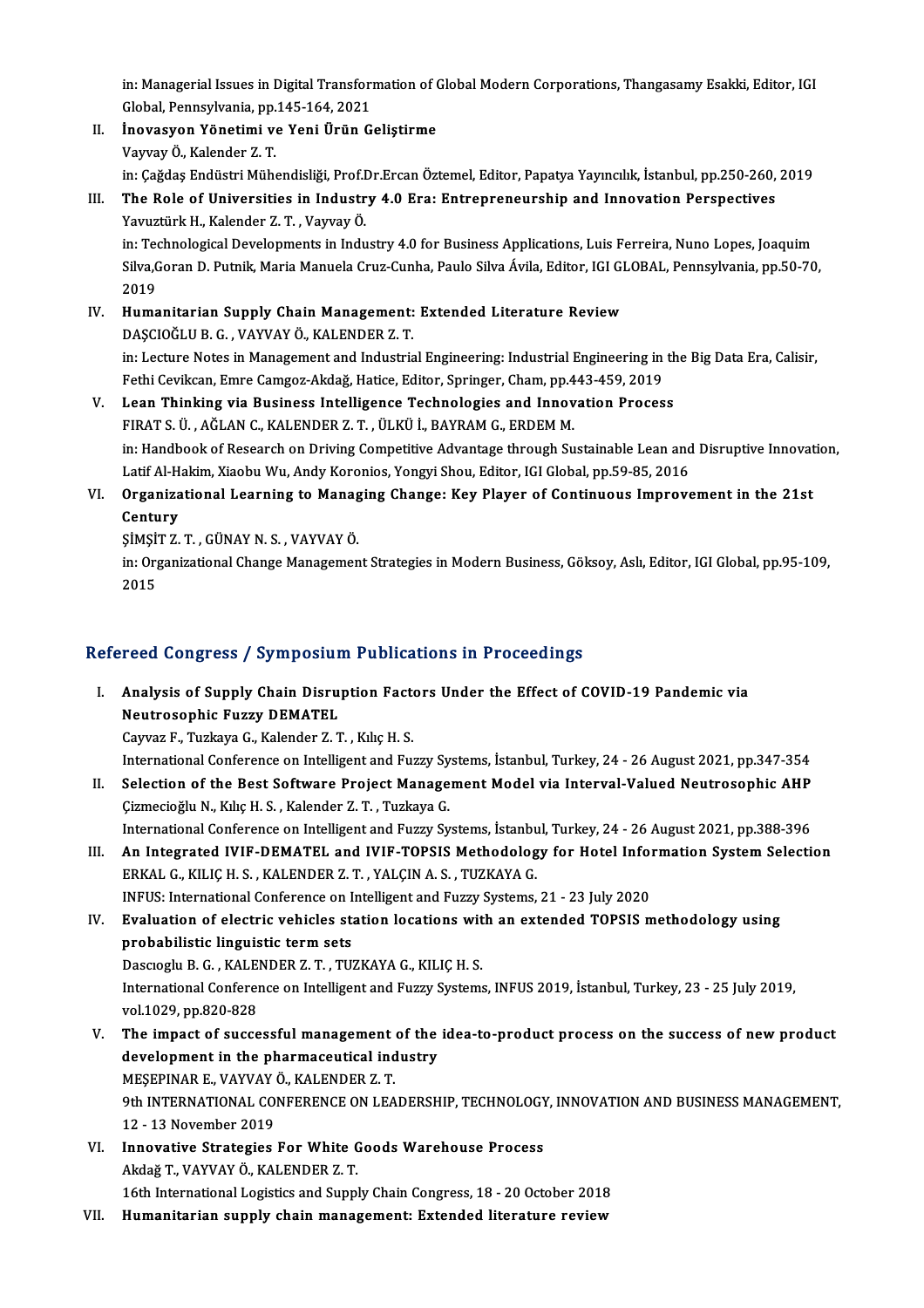DAŞCIOĞLU B. G., VAYVAY Ö., KALENDER Z. T.

Global Joint Conference on Industrial Engineering and Its Application Areas, 21 - 22 June 2018

DAȘCIOĞLU B. G. , VAYVAY Ö., KALENDER Z. T.<br>Global Joint Conference on Industrial Engineering and Its Application Areas, 21 - 22 June<br>VIII. A General Overview of the Effects of Social Media to Healthcare Management<br>VALENDE Global Joint Cont<br>A General Over<br>KALENDER Z. T. 6. General Overview of the Effects of Social Media to Healthcare Management<br>KALENDER Z. T.<br>6. International Congress on Current Debates in Social Sciences, 14 - 16 December 2017<br>A LOCISTICS ALLOCATION MODEL FOR EREIGHT VIL

- KALENDER Z. T.<br>6. International Congress on Current Debates in Social Sciences, 14 16 December 2017<br>IX. A LOGISTICS ALLOCATION MODEL FOR FREIGHT VILLAGES: A CASE STUDY FOR TURKEY<br>TUZKAVA IL B. TUZKAVA C. VILMAZER K. R. K 6. International Congress on Current Debates in Social Sciences<br>A LOGISTICS ALLOCATION MODEL FOR FREIGHT VILLA<br>TUZKAYA U. R. , TUZKAYA G., YILMAZER K. B. , KALENDER Z. T.<br>The 15th International Logistics and Sunnly Chain C A LOGISTICS ALLOCATION MODEL FOR FREIGHT VILLAGES: A CASE STUD<br>TUZKAYA U. R. , TUZKAYA G., YILMAZER K. B. , KALENDER Z. T.<br>The 15th International Logistics and Supply Chain Congress, 19 - 20 October 2017<br>Literature Peuleu TUZKAYA U. R., TUZKAYA G., YILMAZER K. B., KALENDER Z. T.<br>The 15th International Logistics and Supply Chain Congress, 19 - 20 October 201<br>X. Literature Review of the RD Teams' Leadership to Manage Innovation<br>Barlak E. VAYV
- The 15th International Logistics and Supply Chain<br>Literature Review of the RD Teams' Leaders<br>Parlak F., VAYVAY Ö., KUNTER F., KALENDER Z. T.<br>SIBB Thammaget University Bangkok, Theiland, 21 Literature Review of the RD Teams' Leadership to Manage<br>Parlak F., VAYVAY Ö., KUNTER F., KALENDER Z. T.<br>SIBR Thammasat University, Bangkok, Thailand, 25 - 26 May 2017<br>The Fifth Billar of the Belanged Seereeard: Sustainebil SIBR Thammasat University, Bangkok, Thailand, 25 - 26 May 2017
- Parlak F., VAYVAY Ö., KUNTER F., KALENDER Z. T.<br>SIBR Thammasat University, Bangkok, Thailand, 25 26 May 201'<br>XI. The Fifth Pillar of the Balanced Scorecard: Sustainability<br>KALENDER Z. T., VAYVAY Ö. The Fifth Pillar of the Balanced Scorecard: Sustainability<br>KALENDER Z. T. , VAYVAY Ö.<br>12th International Strategic Management Conference (ISMC), Antalya, Turkey, 28 - 30 October 2016, vol.235,<br>nn 76 93 KALENDE<br>12th Inter<br>pp.76-83<br>ADAPTA 12th International Strategic Management Conference (ISMC), Antalya, Turkey, 28 - 30 October 2016<br>pp.76-83<br>XII. ADAPTATION OF LEAN PRINCIPLES TO OFFICES LITERATURE REVIEW OF LEAN OFFICE<br>KALENDER 7 T

## pp.76-83<br>ADAPTATION (<br>KALENDER Z. T.<br>16. Unatim Aract 19. ADAPTATION OF LEAN PRINCIPLES TO OFFICES LITERATURE REVIEW<br>KALENDER Z. T.<br>16. Üretim Araştırmaları Sempozyumu, İstanbul, Turkey, 12 - 14 October 2016<br>The role of Mobile Devises and Applications in Supply Cheins

KALENDER Z. T.<br>16. Üretim Araştırmaları Sempozyumu, İstanbul, Turkey, 12 - 14 Octob<br>XIII. The role of Mobile Devices and Applications in Supply Chains<br>KALEM G. KURT O E. VAYVAY Ö. KALENDER Z. T. 16. Üretim Araştırmaları Sempozyumu, İstanbul, Tu<br>The role of Mobile Devices and Applications<br>KALEM G., KURT O. E. , VAYVAY Ö., KALENDER Z. T.<br>17th International Conference on MATHEMATICS o 17th International Conference on MATHEMATICS and COMPUTERS in BUSINESS and ECONOMICS, İstanbul, Turkey,<br>15 - 17 April 2016 KALEM G., KURT O. E., VAYVAY Ö., KALENDER Z. T. 17th International Conference on MATHEMATICS and COMPUTERS in BUSINESS and ECONOMICS, İstanbul, Turkey,<br>15 - 17 April 2016<br>XIV. THE IMPACT OF INFORMATION TECHNOLOGY APPLICATIONS ON THE SUPPLY CHAIN PERFORMANCE

## 15 - 17 April 2016<br>THE IMPACT OF INF<br>AND A CASE STUDY<br>ACIVOCZ L VAYVAY Ö THE IMPACT OF INFORMATION TECHNOLOON<br>AND A CASE STUDY<br>AÇIKGÖZ İ., VAYVAY Ö., TUZKAYA G., ŞİMŞİT Z. T.<br>YIIL Interrational Logistics and Sunnly Chain Con AND A CASE STUDY<br>AÇIKGÖZ İ., VAYVAY Ö., TUZKAYA G., ŞİMŞİT Z. T.<br>XIII. International Logistics and Supply Chain Congress, İzmir, Turkey, 22 - 23 October 2015<br>REREORMANCE ARRRAIS AS A QUALITY MANAEMENT TOOL I ITERATIIRE REV

- AÇIKGÖZ İ., VAYVAY Ö., TUZKAYA G., ŞİMŞİT Z. T.<br>XIII. International Logistics and Supply Chain Congress, İzmir, Turkey, 22 23 October 2015<br>XV. PERFORMANCE APPRAISALS AS A QUALITY MANAEMENT TOOL LITERATURE REVIEW<br>ŞİMŞ XIII. International Logist<br>PERFORMANCE APPR.<br>ŞİMŞİT Z. T. , VAYVAY Ö.<br>ICOVACS 2015. İstanbul ICOVACS2015, İstanbul,Turkey,12 -13March 2015
- ŞİMŞİT Z. T. , VAYVAY Ö.<br>ICOVACS 2015, İstanbul, Turkey, 12 13 March 2015<br>XVI. BİLGİ VE İLETİŞİM TEKNOLOJİLERİ ÇERÇEVESİNDEN KÜRESEL İNOVASYON ENDEKSİNİN ANALİZİ VE<br>YERİ MADENCILIĞI KULLANU ARAK ÜLKELERIN KÜMELENMESİ ICOVACS 2015, İstanbul, Turkey, 12 - 13 March 2015<br>BİLGİ VE İLETİŞİM TEKNOLOJİLERİ ÇERÇEVESİNDEN KÜRESEL İ<br>VERİ MADENCİLİĞİ KULLANILARAK ÜLKELERİN KÜMELENMESİ<br>Simsit 7 T. Evrat S.Ü. Es H.A. Erdem M. Tengül M. Günev N.S BİLGİ VE İLETİŞİM TEKNOLOJİLERİ ÇERÇEVESİNDEN KÜR<br>VERİ MADENCİLİĞİ KULLANILARAK ÜLKELERİN KÜMELE<br>Şimşit Z. T. , Fırat S. Ü. , Es H. A. , Erdem M., Topgül M., Günay N. S.<br>1. Vänatin Bilisim Sistemleri Kongresi'2014, İstanbu

VERİ MADENCİLİĞİ KULLANILARAK ÜLKELERİN KÜMELENMESİ<br>Şimşit Z. T. , Fırat S. Ü. , Es H. A. , Erdem M., Topgül M., Günay N. S.<br>1. Yönetim Bilişim Sistemleri Kongresi'2014, İstanbul, Turkey, 16 - 17 October 2014<br>Davelarmant a

## Simşit Z. T. , Fırat S. Ü. , Es H. A. , Erdem M., Topgül M., Günay N. S.<br>1. Yönetim Bilişim Sistemleri Kongresi'2014, İstanbul, Turkey, 16 - 17 October 2014<br>XVII. Development and Application of 3rd Party Logistics Service 1. Yönetim Bilişim Sistemleri Kongres<br>Development and Application of<br>Automotive on House of Quality<br>SiMSIT 7 T. VAXVAYÖ AKACÜNDÜ Development and Application of 3rd<br>Automotive on House of Quality<br>ŞİMŞİT Z. T. , VAYVAY Ö., AKAGÜNDÜZ C.<br>20. International Sumnesium en Quality I. 20. Automotive on House of Quality<br>20. International Symposium on Quality Function Deployment, İstanbul, Turkey, 4 - 05 September 2014<br>20. International Symposium on Quality Function Deployment, İstanbul, Turkey, 4 - 05 Se

SİMŞİT Z. T. , VAYVAY Ö., AKAGÜNDÜZ C.<br>20. International Symposium on Quality Function Deployment, İstanbul, Turkey, 4<br>XVIII. Assessment of Sustainability Performance Indicators in Manufacturing 20. International Symposium on Qua<br>Assessment of Sustainability Per<br>ESEOĞLU G., VAYVAY Ö., ŞİMŞİT Z. T.<br>Clabal Conference on Engineering er Assessment of Sustainability Performance Indicators in Manufacturing<br>ESEOĞLU G., VAYVAY Ö., ŞİMŞİT Z. T.<br>Global Conference on Engineering and Technology Management, İstanbul, Turkey, 23 - 26 June 2014<br>An eutline of innevat

## ESEOĞLU G., VAYVAY Ö., ŞİMŞİT Z. T.<br>Global Conference on Engineering and Technology Management, İstanbul, Turkey, 23 - 26 June 2014<br>XIX. An outline of innovation management process: building a framework for managers to Global Confe<br>An outline<br>innovation<br>Simeit 7, T, M An outline of innovation man:<br>innovation<br>Simsit Z. T. , VAYVAY Ö., Ozturk O.<br>10th International Strategic Mane innovation<br>Simsit Z. T. , VAYVAY Ö., Ozturk O.<br>10th International Strategic Management Conference, Rome, Italy, 19 - 21 June 2014, vol.150, pp.690-699

- Simsit Z. T., VAYVAY Ö., Ozturk O.<br>10th International Strategic Management Conferent<br>XX. Theory of Constraints: A Literature Review<br>Simsit Z. T., Cunov N. S., VAYVAY Ö. 10th International Strategic Manage<br>Theory of Constraints: A Literat<br>Simsit Z.T., Gunay N.S., VAYVAY Ö. Simsit Z. T. , Gunay N. S. , VAYVAY Ö.<br>10th International Strategic Management Conference, Rome, Italy, 19 - 21 June 2014, vol.150, pp.930-936 Simsit Z. T. , Gunay N. S. , VAYVAY Ö.<br>10th International Strategic Management Conference, Rome, Italy, 19 - 21 June 2014, vol.150, pp.930-936<br>XXI. Küresel Rekabet ve İnovasyon Çerçevesinde Türkiye nin Lojistik Perform
- 10th International Strategic Management<br>Küresel Rekabet ve İnovasyon Çerçev<br>Şimşit Z.T., Arıoğlu Akan M.Ö., Fırat S.Ü.<br>2. Ulusel Lejistik ve Tederik Zinsiri Konsus Şimşit Z. T. , Arıoğlu Akan M. Ö. , Fırat S. Ü.<br>3. Ulusal Lojistik ve Tedarik Zinciri Kongresi, Trabzon, Turkey, 15 - 17 May 2014